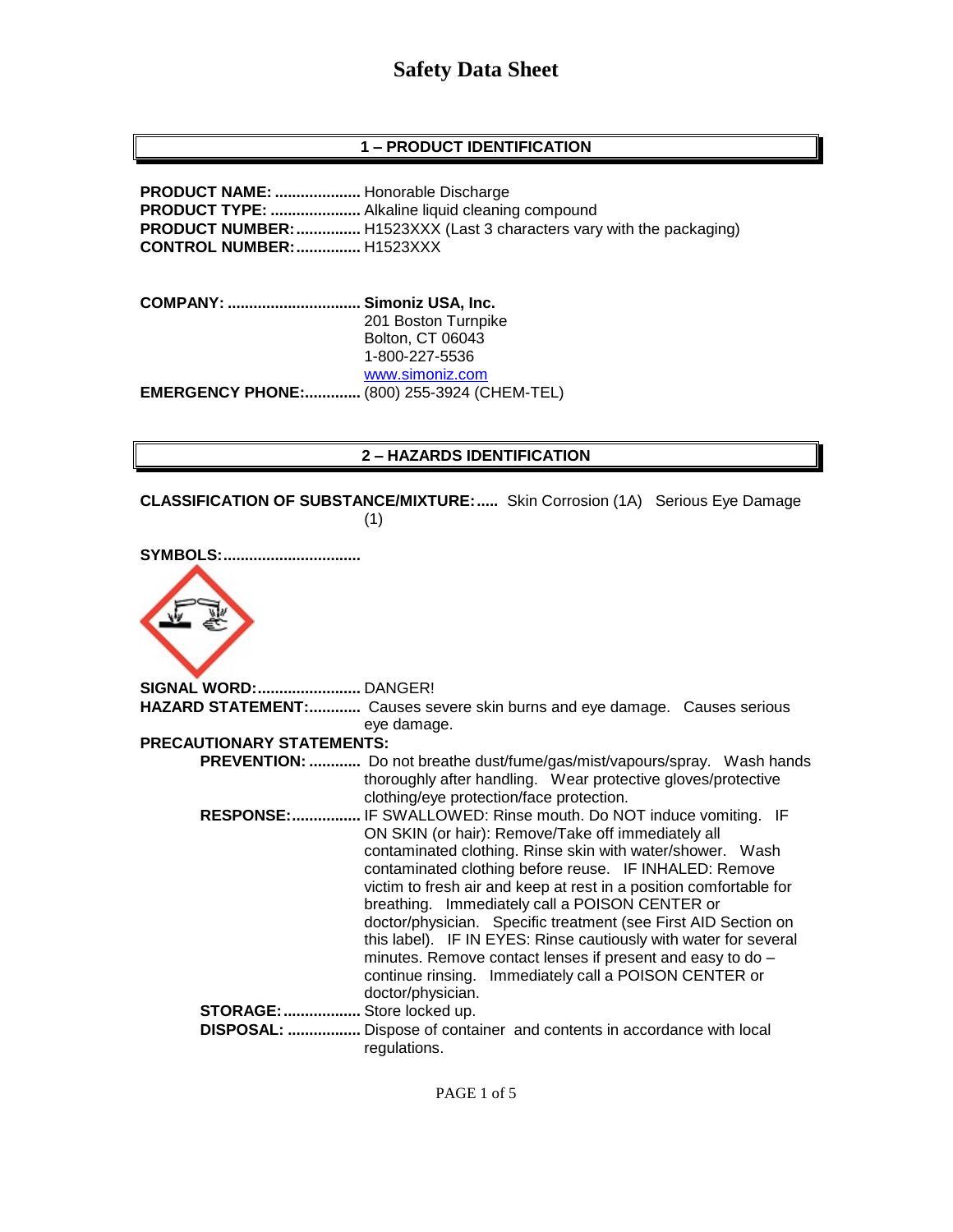### **3 – COMPOSITION / INFORMATION ON INGREDIENTS**

Water 7732-18-5 Sodium Metasilicate 6834-92-0 PEG-15 Cocomonium Chloride 61791-10-4 Cocoamphodipropionate 68604-71-7 Tetrasodium EDTA 64-02-8

### **INGREDIENT C.A.S. NUMBER**

Percentages of ingredients are being withheld as trade secret information. This information will be disclosed as necessary to authorized individuals

### **4 – FIRST-AID MEASURES**

|                        | <b>BREATHING (INHALATION):</b> If victim shows signs of discomfort or irritation, remove to fresh |
|------------------------|---------------------------------------------------------------------------------------------------|
|                        | air. If symptoms persist, get immediate medical attention.                                        |
|                        | <b>SWALLOWING (INGESTION): .</b> DO NOT INDUCE VOMITING! Drink a large quantity of water or       |
|                        | milk. Do not attempt to give liquids to an unconscious person.                                    |
|                        | Get immediate medical attention!                                                                  |
| EYES:                  | Flush eyes with a large quantity of fresh water for at least 15                                   |
|                        | minutes. Apply ice compresses and GET IMMEDIATE                                                   |
|                        | EMERGENCY MEDICAL ATTENTION by an eye specialist. It                                              |
|                        | may be necessary to take victim to a hospital emergency room.                                     |
| <b>SKIN (DERMAL): </b> | Flush from skin and clothing with large amounts of fresh water. If                                |
|                        | irritation persists, consult physician. Wash contaminated clothing                                |
|                        | before wearing.                                                                                   |

#### **5 – FIRE-FIGHTING MEASURES**

**FLASHPOINT:...........................** This product is non-flammable.

**EXTINGUISHING MEDIA:.........** This product is non-flammable. Use extinguishing media suitable for materials already burning.

**SPECIAL FIRE FIGHTING PROCEDURES: ............**Firefighters working in areas where this product is present should be equipped with an approved, fully enclosed SCBA.

**UNUSUAL FIRE AND EXPLOSION HAZARDS:......**None known.

# **6 – ACCIDENTAL RELEASE MEASURES**

**SPILL PROCEDURES:.............** Dike to prevent spillage into streams or sewer systems. Consult local, state and federal authorities.

**WASTE DISPOSAL: .................** As recommended by local, state and federal authorities.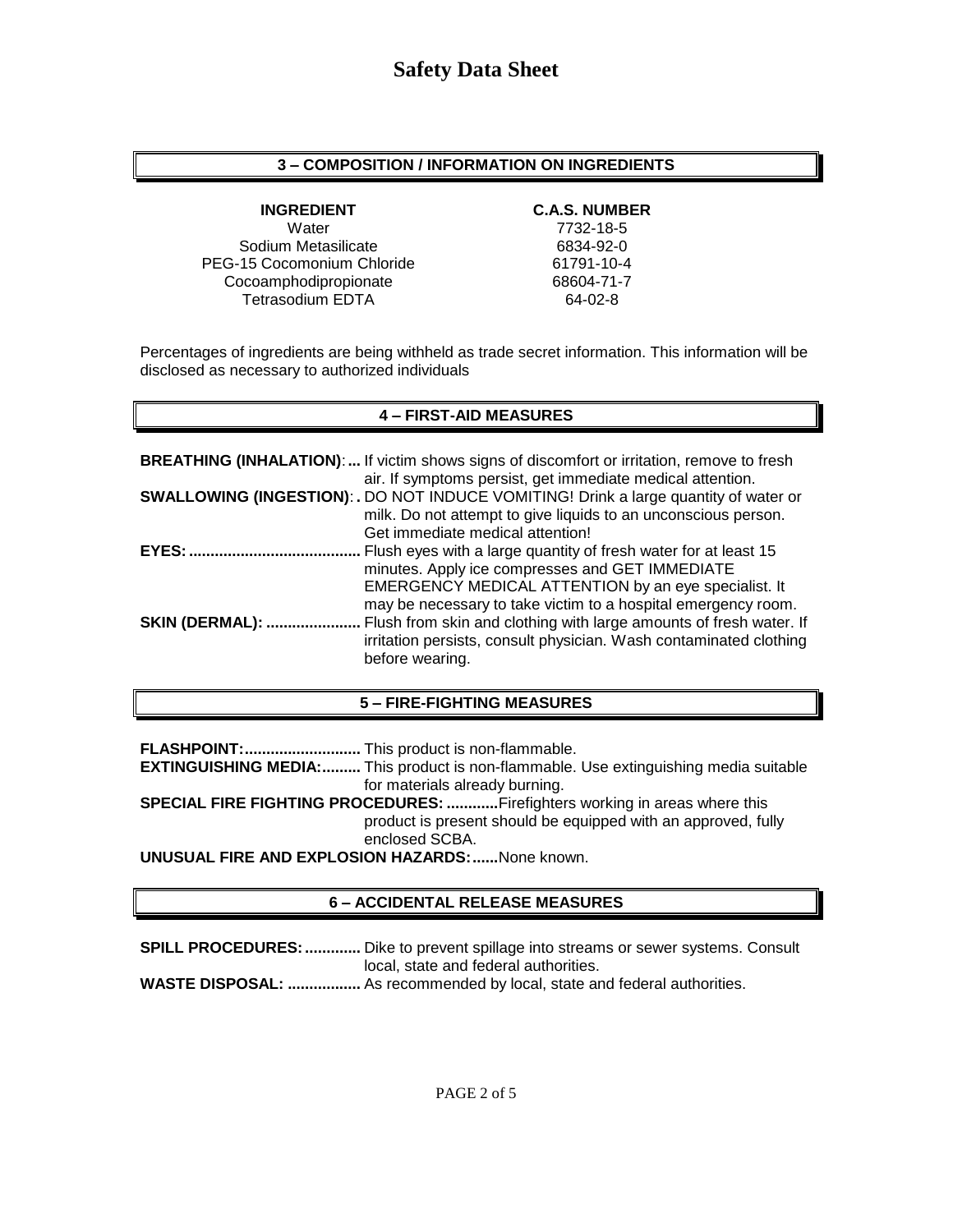#### **7 – HANDLING and STORAGE**

| freezing.                                                                                                                                                                                                   |
|-------------------------------------------------------------------------------------------------------------------------------------------------------------------------------------------------------------|
| protection should not be necessary. Wear eye protection if<br>product is likely to splash. Do not place this product in an<br>unmarked container! Keep away from children! Spilled material is<br>slippery. |

### **8 – EXPOSURE CONTROLS / PERSONAL PROTECTION**

**RESPIRATORY PROTECTION:**Not usually needed in well-ventilated areas. If needed, use a NIOSH approved respirator.

**PROTECTIVE CLOTHING:.......** Nitrile or PVC gloves, and chemical splash goggles.

**ADDITIONAL MEASURES: ......** Under normal use according to label instructions, special protection should not be necessary. Wear eye protection if product is likely to splash.Do not place this product in an unmarked container! Keep away from children! Spilled material is slippery.

| <b>INGREDIENT</b>          | <b>C.A.S. NUMBER</b> | PEL                   |
|----------------------------|----------------------|-----------------------|
| Water                      | 7732-18-5            | No limits established |
| Sodium Metasilicate        | 6834-92-0            | No limit established  |
| PEG-15 Cocomonium Chloride | 61791-10-4           | No limits established |
| Cocoamphodipropionate      | 68604-71-7           | No limits established |
| <b>Tetrasodium EDTA</b>    | 64-02-8              | No limits established |

#### **9 – PHYSICAL / CHEMICAL PROPERITES**

PAGE 3 of 5 **APPEARANCE & ODOR: .........** Light golden transparent liquid. No significant odor. **ODOR THRESHOLD: ...............** N/A **pH:.............................................** 13.5 **MELTING POINT: .....................** N/A **FREEZING POINT: ...................** N/A **BOILING POINT:.......................** 210 degrees F. **BOILING POINT RANGE:.........** N/A **FLASHPOINT:...........................** This product is non-flammable. **EVAPORATION RATE:.............** N/A **FLAMMABILITY (solid/gas):....** N/A **EXPLOSION LIMITS:................** N/A **VAPOR PRESSURE: ................** N/A **VAPOR DENSITY (AIR=1):.......** Greater than 1. **SPECIFIC GRAVITY:................** 1.04 **SOLUBILITY IN WATER: .........** Completely soluble. **PARTITION COEFFICIENT: .....** N/A **AUTO-IGNITION TEMPERATURE:..........................**N/A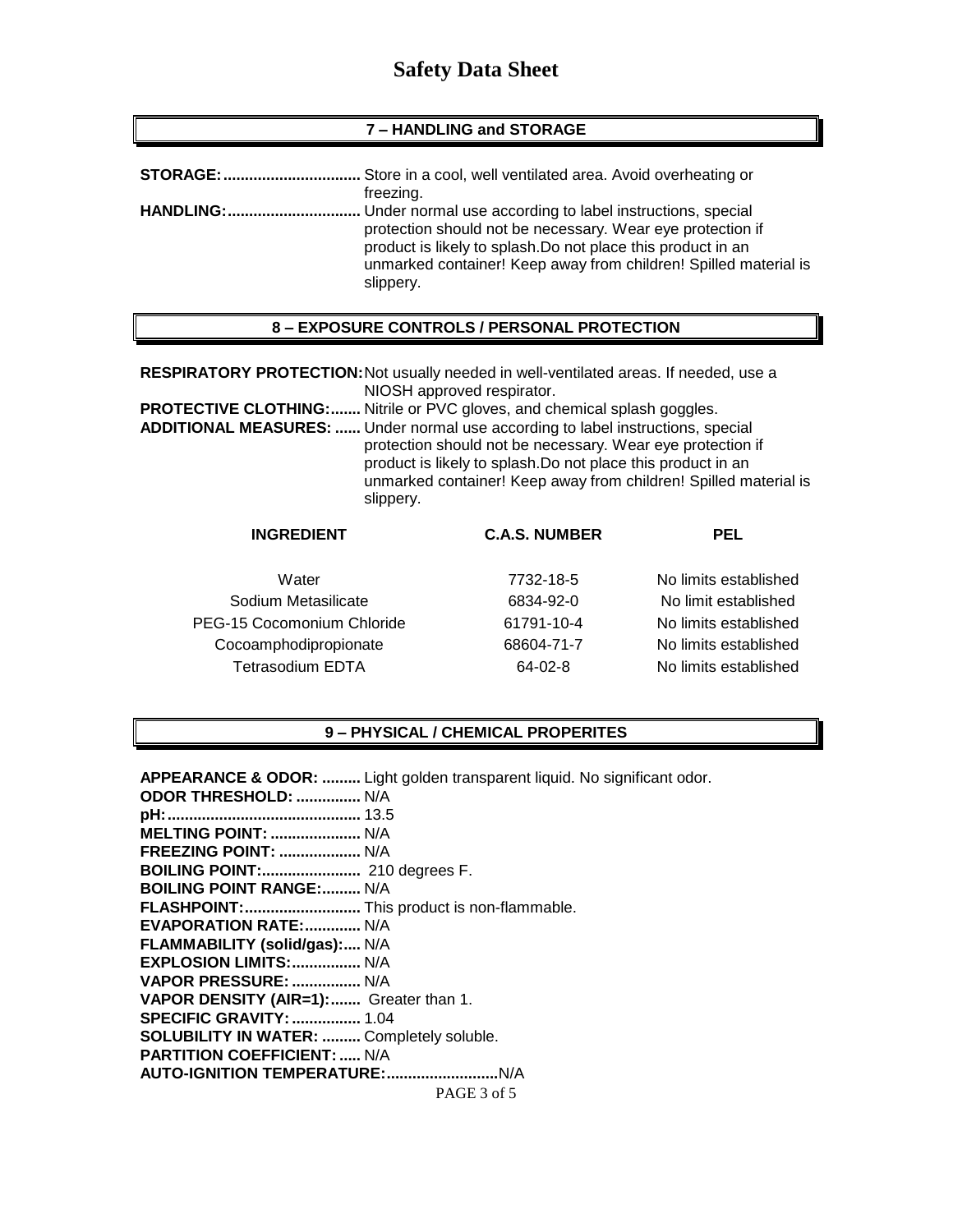**DECOMPOSITION TEMPERATURE: ......................**N/A

**VISCOSITY: ..............................** Water thin

# **10 – STABILITY and REACTIVITY**

**STABILITY:...............................** Stable under normal conditions. HAZARDOUS DECOMP.: .......... This product not known to polymerize. **INCOMPATIBILITY:..................** Do not mix with other chemicals.

# **11 – TOXICOLOGICAL INFORMATION**

**ROUTE(S) OF ENTRY:.............** Ingestion. Not likely to be inhaled in dangerous amounts. **LISTED CARCINOGEN: ...........** None over 0.1%. **MEDICAL CONDITION AGGRAVATED:..................**May aggravate pre-existing dermatitis. **INHALATION:............................** Not likely to be inhaled in hazardous amounts. Maintain adequate ventilation in the work area. **INGESTION:..............................** This material can cause irritation or damage to stomach and esophagus. **EYES:........................................** Undiluted product will cause burns or eye irritation, or possibly blindness. **SKIN (DERMAL): ......................** This product may cause burns or irritation if not removed from the skin. **ACUTE TOXICITY\* (ORAL):…… .............................**>2000 mg/kg **ACUTE TOXICITY\* (DERMAL):.. .............................**>2000 mg/kg **ACUTE TOXCITY\* (INHALATION):..........................**>20,000 ppm V (Gas), >20 mg/l (Vapor), >5 mg/l (Dust)

**\***Determined using the additivity formula for mixtures (GHS Purple Book, 3.1.3.6)

# **12 – ECOLOGICAL INFORMATION**

# **ENVIRONMENTAL FATE AND DISTRIBUTION:** N/A

# **13 –DISPOSAL CONSIDERATIONS**

**WASTE DISPOSAL: .................** As recommended by local, state and federal authorities.

# **14 – TRANSPORTATION INFORMATION**

**PROPER SHIPPING NAME:.....** Not D.O.T. regulated. **HAZARD CLASS:...................... UN/NA NUMBER: ..................... PACKAGING GROUP :.............**